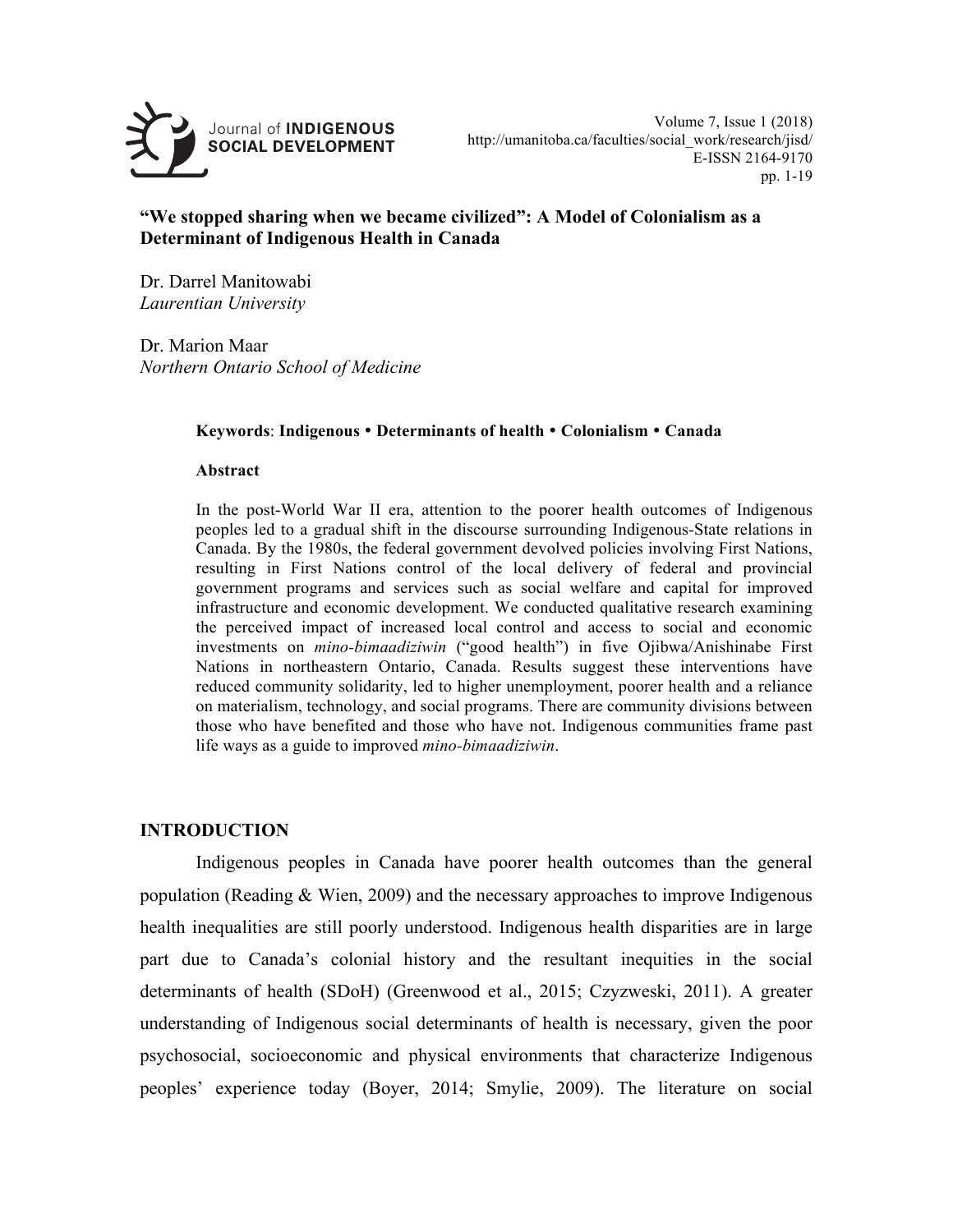determinants of health is well established though the focus on colonialism as a determinant of Indigenous health is limited (Czyzewski, 2011; Greenwood et al., 2015; Jacklin & Warry, 2012; Reading & Wien, 2009).

A byproduct of Canada's colonial history is the collapse of Indigenous economies due to losses of land and self-determined ways of life (Boldt, 1993; Warry, 2007). Economic variables have a significant impact on health including mortality, morbidity, and access to health care services. Therefore to improve our understanding of Indigenous health, there is a need to study the health consequences of government socioeconomic interventions in the form of the devolution of government and health services for Indigenous peoples in Canada. Colonial policies have furthermore marginalized Indigenous participation in the mainstream economy (Shewell, 2004).

We present a framework to understanding how socioeconomic factors, being a product of federal government policies, influence individual, community, and systemslevel aspects of Indigenous health, which is supported by the Truth and Reconciliation Commission of Canada (2015, p. 322). In particular, TRC call to action 18 acknowledges the state of Indigenous health results from Canadian government policies (ibid.). Given the nature of First Nations reserve communities and their colonial relationship with the federal government, policies resulting from this relationship impact all aspects of First Nations life. This impact includes health services, economic development, social service provision, and governance. In this article, we contribute to a greater understanding of colonialism as a determinant of Indigenous health by integrating the voices and embodied experiences of colonialism as encountered by Indigenous peoples in northeastern Ontario, Canada. More specifically, we develop a conceptual model to represent the interrelationships between colonial socioeconomic pressures and the holistic experience of good health, *Anishinabe mino-bimaadiziwin*.

#### **ANISHINABE MINO-BIMAADIZIWIN**

The Indigenous peoples of northeastern Ontario are known as the Anishinabek (plural; Anishinabe is singular), meaning the "people" (Union of Ontario Indians, 2016). The Anishinabe conception of good health, known as *mino-bimaadiziwin* informs this study. It goes beyond the Western, individualistic, physically focused model of health.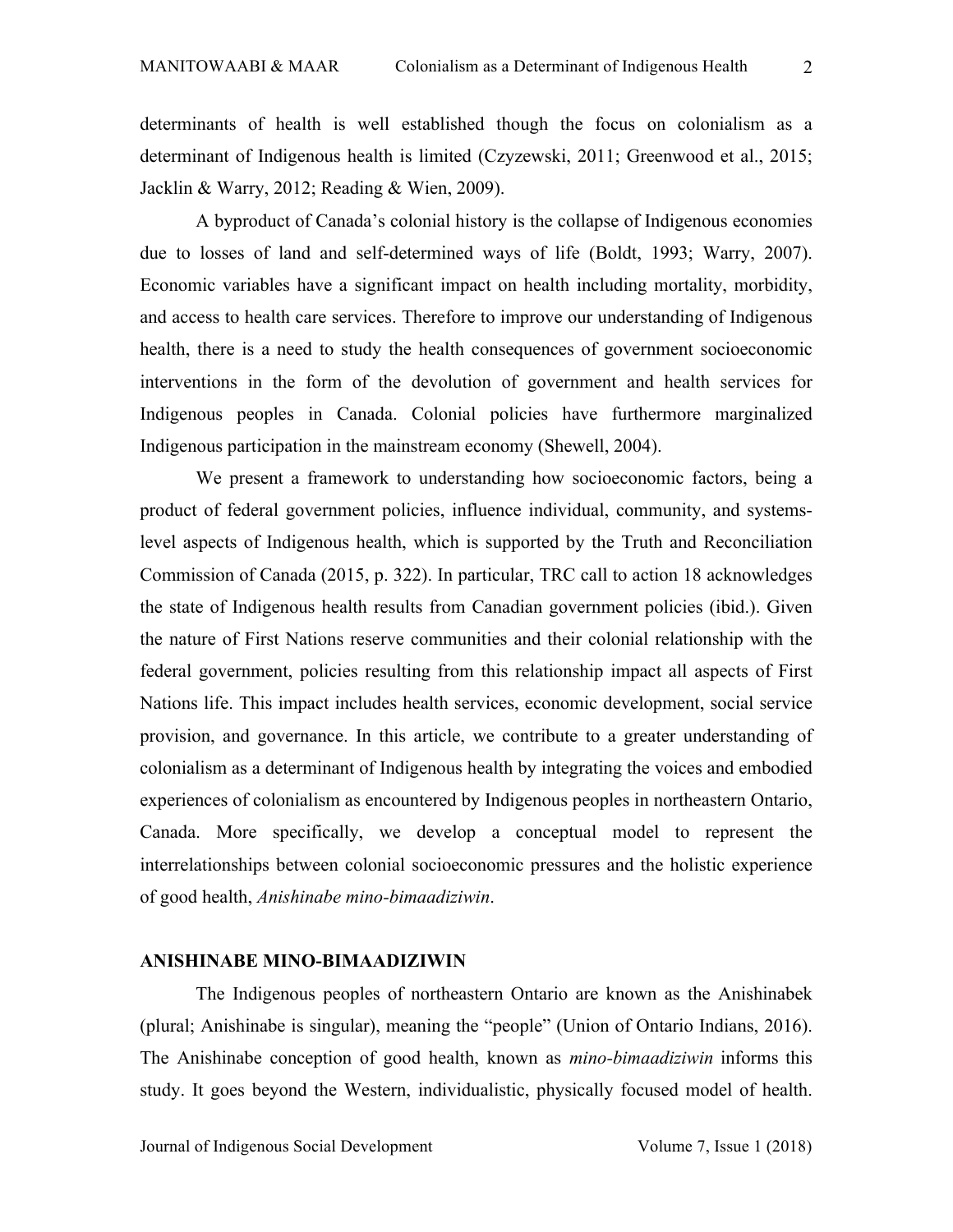There are various renditions and translations of the term *mino-bimaadiziwin*, we follow the Anishinabek Nation's definition of "good health" for this term (Union of Ontario Indians, 2016).

In the 1990s, Warry examined community healing and self-government on the north shore of Lake Huron, which is part of our study region. He found high levels of unemployment and a reliance on social assistance, which in turn resulted in ill health (Warry, 2007, p. 63-92). Warry pointed out that these socioeconomic outcomes result from systematic discrimination faced by Indigenous peoples. In turn, this leads to a holistic impact on Indigenous families, for example, the poor physical and mental health and poverty limiting the potential for children (ibid.). For those employed, opportunities are mostly restricted to the Band office, leading to a two-tiered class system: those employed and those unemployed. Jealousy and resentment results from disparities in material acquisitions (ibid.). Furthermore, Warry observed that the individualization of economic opportunities and social assistance had transformed Indigenous sharing and reciprocity. Warry also found that in general there was poor housing and inadequate infrastructure (ibid, p. 71-74). Furthermore, concerns were not only limited to socioeconomic issues, but marginalization was also linked to "low cultural esteem" and a "lack of cultural identity" (ibid, p. 84).

In 2011, Czyzewski formally introduced colonialism as a distal determinant of health in Indigenous health research. She based this on a critical review of Indigenous health discourse with an emphasis on critiquing colonialism as an unfinished project with particular reference to the persistence of racism and assimilation. Colonialism is situated historically through epidemic disease (e.g. smallpox), residential schools, land dispossession, sedentarization, and separation from the mainstream economy (ibid, p. 3). According to Czyzewski, colonialism is a distal determinant forming the structural and systemic disparities that are beyond the individual or community and are the "*causes of causes* for unjust life situations for particular groups or people over others" (ibid, p. 4). In particular, Indigenous mental health discourse involves stereotypes and "othering," which essentializes and constructs a "disordered" category and this colonial discourse is a "*circumstance* that determines Indigenous mental health…" (ibid, p. 6). The principal issue in the SDoH literature examines populations as a whole and in doing so makes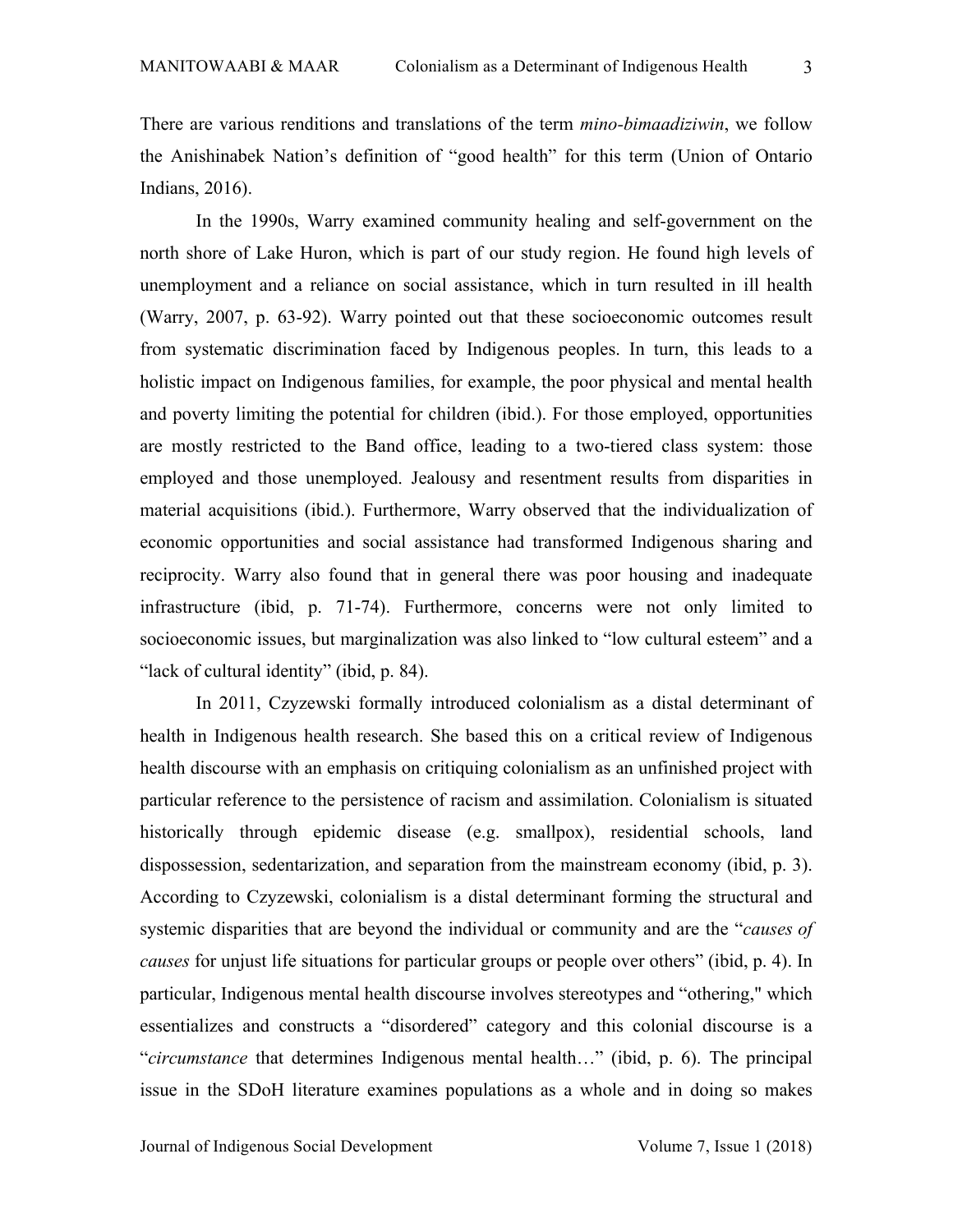colonialism invisible compared to advantaged people in society and thus perpetuates inequality by not allowing Indigenous peoples to determine "their health and what actions are needed to address health disparities" (ibid, p. 9).

Jacklin and Warry (2012) further develop colonialism as a determinant of health by situating the concept in their prior Anishinabek health research in our study region. Aside from citing history and policy, the authors point out the fact that health care providers do not comprehend the significance of colonialism in understanding it as a determinant of health (ibid, p. 377). In turn, adverse experiences of Indigenous peoples with state authorities (e.g. child welfare) and institutions (e.g. residential schools) have resulted in Indigenous peoples mistrusting care services (ibid, p. 378). Thus in many instances, biomedical practitioners do not understand that Indigenous peoples recognize biomedicine as a colonial state system. The authors argue the pathway to addressing the legacy of colonialism in Indigenous health is decolonization via community control and capacity building in health care and applying Indigenous social determinants of health to inform policy and practice at the federal, provincial and local levels of government (Greenwood et al., 2015).

The colonialism SDoH literature focuses on the structural context of colonialism, e.g. land dispossession, assimilationist policies (Indian Act, residential schools), socioeconomic marginalization, and a call for decolonizing the Indigenous-State relationship. However, less emphasis is focused on how Indigenous peoples in Canada articulate and experience colonialism as an SDoH, and except Greenwood et al. (2015), their voice is absent from this literature. In this article, we share results of a qualitative study that contributes to a greater understanding of colonialism as an Indigenous SDoH.

### **SETTING**

Northeastern Ontario is a vast region and encompasses the Districts of Algoma, Cochrane, Manitoulin, Nipissing, Sudbury, and Timiskaming (Buse & Mount, 2011, p. 6). There are seven First Nations in each of the Algoma and Manitoulin Districts and five in the Sudbury District, for a total of 19 First Nations in our study region (ibid. pg. 12, 73, 158). The following study includes five First Nations in total, one from the District of Algoma, three from the District of Manitoulin and one from the District of Sudbury.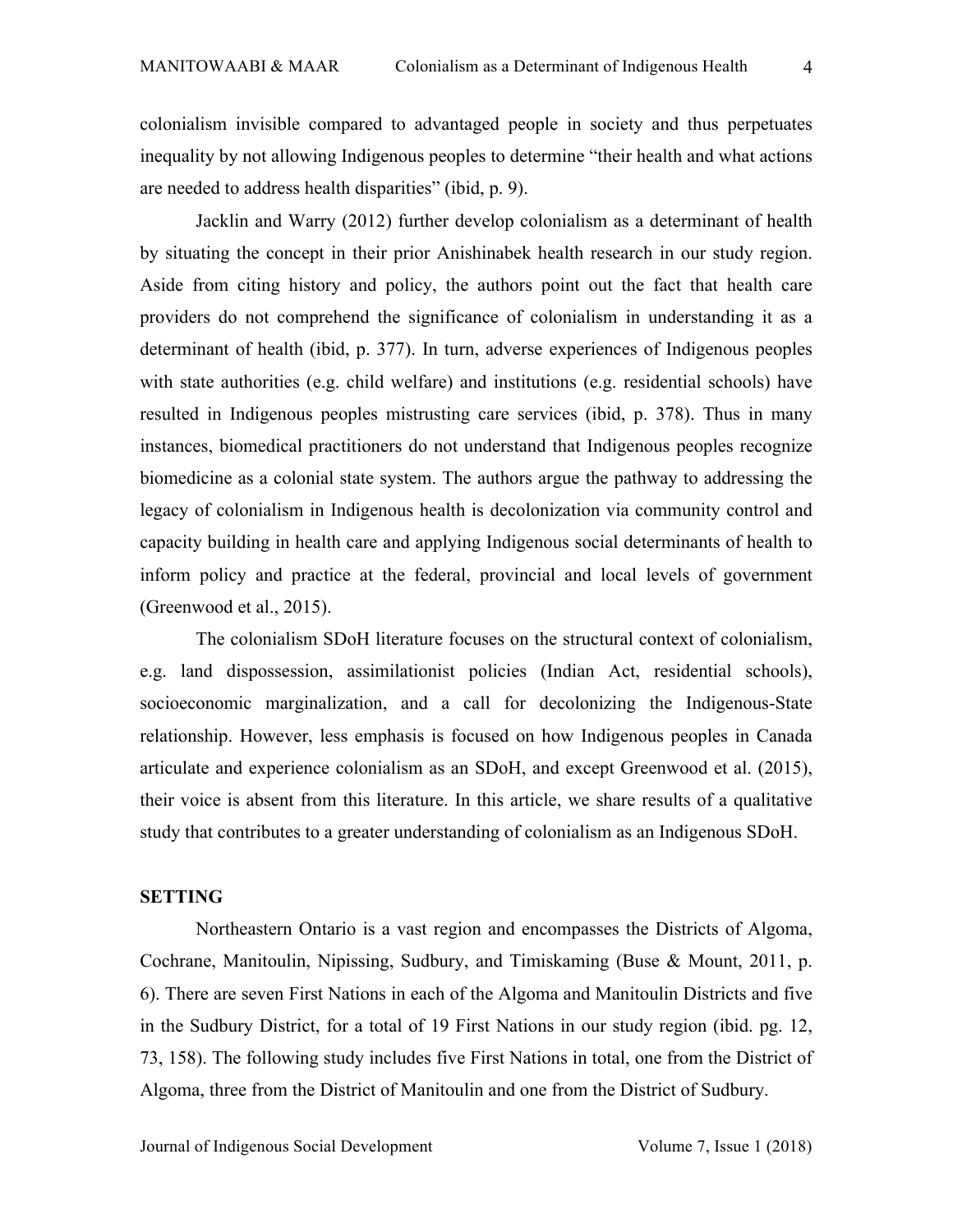In 2016, Statistics Canada compiled socio-demographic information of the First Nations (on-reserve) in Ontario. The employment rate is 54.1% and 52% of the population between the ages 25-64 completed postsecondary education (certificates, diplomas or degrees). Approximately half (51%) rated their health as excellent or good. This compares to the non-Indigenous population in Ontario: 75.5% are employed, 65% have completed postsecondary education, and 71.7% rate their health as excellent or good (Kelly-Scott, 2016).

The First Nations in our study region are Anishinabek First Nations and share a common cultural heritage and legacy of colonialism. The First Nations in this study were subject to three historic Treaties: Manitoulin Treaties 1836 and 1862 (Manitoulin District) and Robinson Huron 1850 (Algoma and Sudbury Districts) (Surtees, 1994). The region has historically relied on a natural resource economy, mostly in mining and forestry (Buse & Mount, 2011).

In 2006, the Anishinabek Nation passed a resolution to address poverty on its member First Nations (including Algoma, Manitoulin, and Sudbury Districts). The result was the establishment of an economic blueprint with the objective of, "achiev[ing] prosperity and well being through the active pursuit of economic development, business ownership, and employment creation" (Anishinabek Nation, n.d.). The Waubetek Business Development Corporation serves our study Districts, which is Anishinabekowned and focuses on First Nations business and economic development. As of 2015, it has invested \$65 million in over 3,000 Indigenous businesses in its catchment, and 94% were still in operation (Madahbee, 2015, p. 26).

All First Nations in this region have local delivery of health care services through the 1986 Indian Health Transfer Policy. Though the policy dates to 1986, it was not until the 1990s that First Nations in northeastern Ontario took local control of health services (Maar, 2004; Warry, 2007; Jacklin & Warry, 2012). Warry and Jacklin (2012, p. 382) have evaluated the local delivery of health services in the Districts of Algoma and Manitoulin and found that community control has led to an improvement in quality and access to culturally-appropriate services.

Since 1994, the Province of Ontario, through the Aboriginal Healing and Wellness Strategy (AHWS), has funded ten health centres to provide specialized and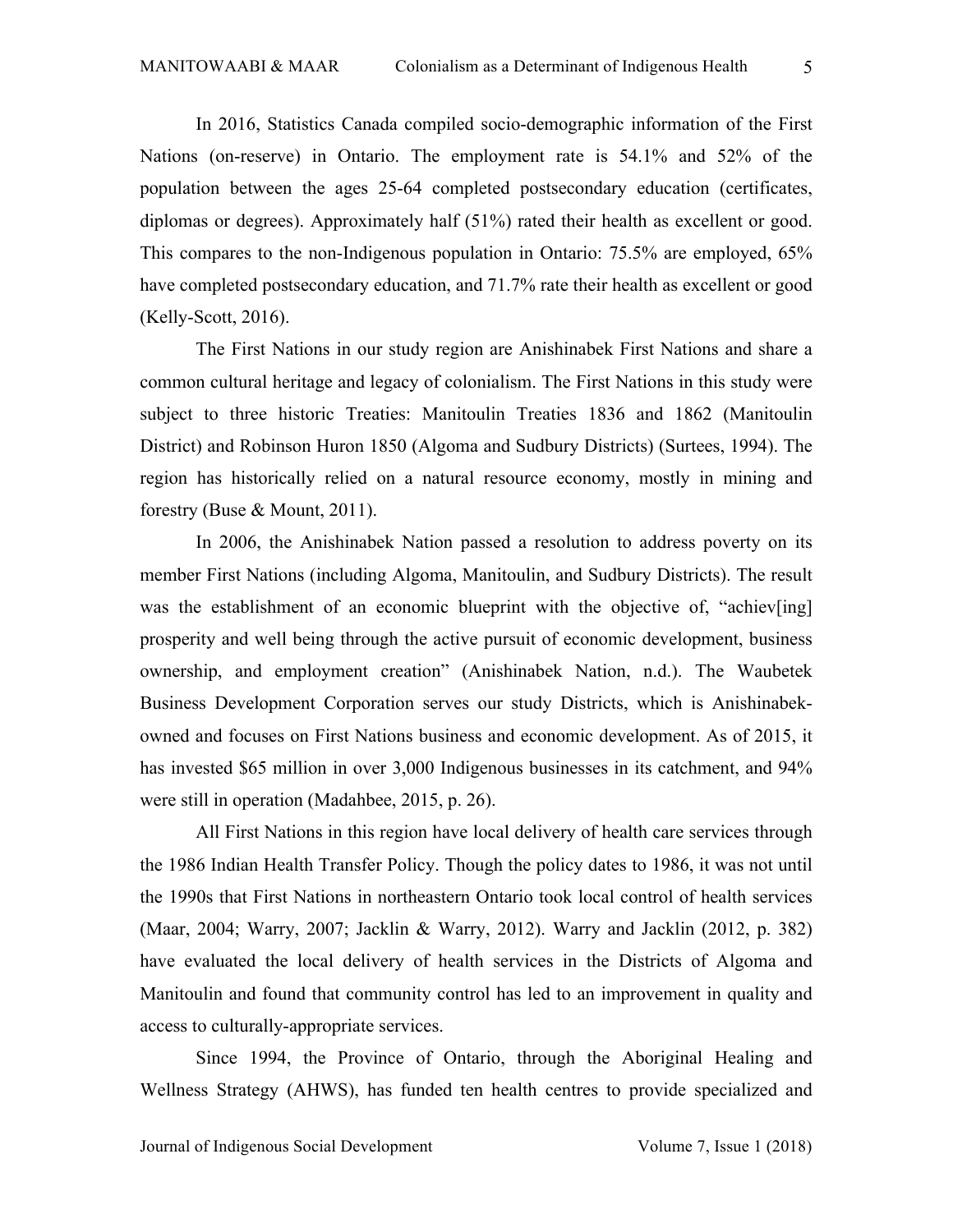culturally relevant health services to Indigenous peoples who live on and off First Nations in Ontario. There are three centres in each of the Districts of our study region: N'Mninoeyaa Health Access Centre (Algoma); Noojmowin Teg Health Access Centre (Manitoulin); and Shkagamik-Kwe Health Centre (in the Sudbury District City of Greater Sudbury) (Association of Ontario Health Centres, n.d.). In an evaluation of the Noojmowin Teg Health Access Centre, Maar (2004, p. 63) found the provision of specialized mental health (e.g. psychologists) and traditional medicine (access to traditional healers) had an overall enhancement of care though there is a tension at the community level with finding compatibility between federally and provincially funded health programs.

#### **METHODOLOGY**

A community-based participatory action research (CBPAR) framework informs our research project and community members were active in the research project. CBPAR engages in research leading to community empowerment or self-determination (Jacklin & Kinoshameg, 2007). Most of the First Nations in the Districts that comprise our study were invited to collaborate in this study, and five First Nations expressed an interest in participating at that time. Each of the participating First Nations took part in planning sessions to determine the research governance framework. The consensus of the management structure reached was a community-based study steering committee comprised of participant First Nations health and economic development representatives and researchers with the responsibility of determining the research methodology, research questions, and timeframe. The steering committee reached a consensus for a pilot study with a focus group methodology (Bernard, 2011, p. 172-175) with the central research question being: How is *mino-bimaadiziwn* in First Nations communities influenced by socioeconomic factors at the individual, community, nation, and service systems levels? This research project received ethics approval from the Manitoulin Anishinabek Research Review Committee and each Chief and Council of participant First Nations passed a resolution in support of this investigation. All participants received a honourarium and hot lunch. Sessions ranged in length between 1-1.5 hours and were held in First Nation community centres. Focus group questions comprised of a series of historic (based on

Journal of Indigenous Social Development Volume 7, Issue 1 (2018)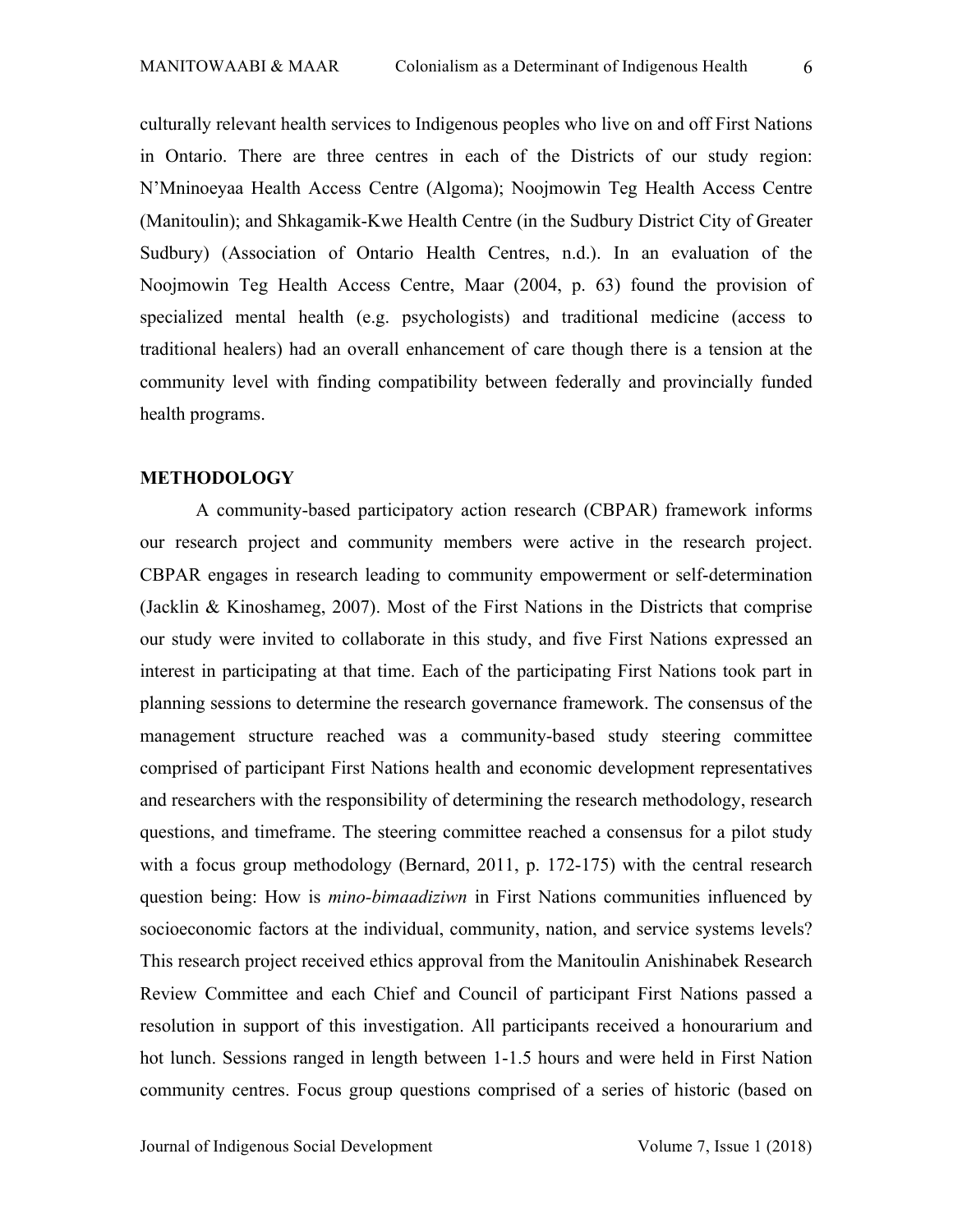community memory) and contemporary economic and health questions. Responses to questions were audio recorded and transcribed verbatim. We conducted a grounded theory analysis (Bernard, 2011, p. 435-439) of transcripts focusing on participants' perceptions of changes in socioeconomic issues and *mino-bimaadziwin* over time and what might have caused these changes. In line with grounded theory analysis, the researchers discussed emerging themes between focus groups and adjusted the focus group questions based on this early analysis. Data saturation was reached prior to the final focus group. The transcripts were coded by two researchers using QSR International's NVivo 10 Software. The researchers compared the coding scheme and resolved discrepancies during follow up discussions. We did not approach our research with an a priori theory, but rather formed our theoretical perspective based on transcript themes.

### **RESULTS**

In total 88 adult and Elder members of all of the First Nations participated in twelve focus groups with nearly equal representation from those in administrative health and economic positions (47) and community members knowledgeable of health and economic history and contemporary issues (41). Focus groups with administration and community members were held separately for the reason that we anticipated community members might be less open to certain questions based on professional relationships with administrative members, e.g. health provider-patient, or social service providercommunity member service recipient. Based on our data analysis, participants spoke of community work histories as shifting from a reliance on seasonal and off-First Nation employment to mostly on-First Nation administration work. Correspondingly, there is a change from limited social services in the past to a higher degree of, and reliance upon, social services in the present. In comparing the past to the present, a major theme was a memory of greater self-determination and cultural values and a sense of less selfdetermination and cultural values in the present. The contemporary community health involves having a significant chronic disease, and the introduction of technology (e.g. televisions, video-gaming) has decreased social and physical wellbeing, and the lack of economic opportunities has led to an erosion of mental wellbeing. Presented in the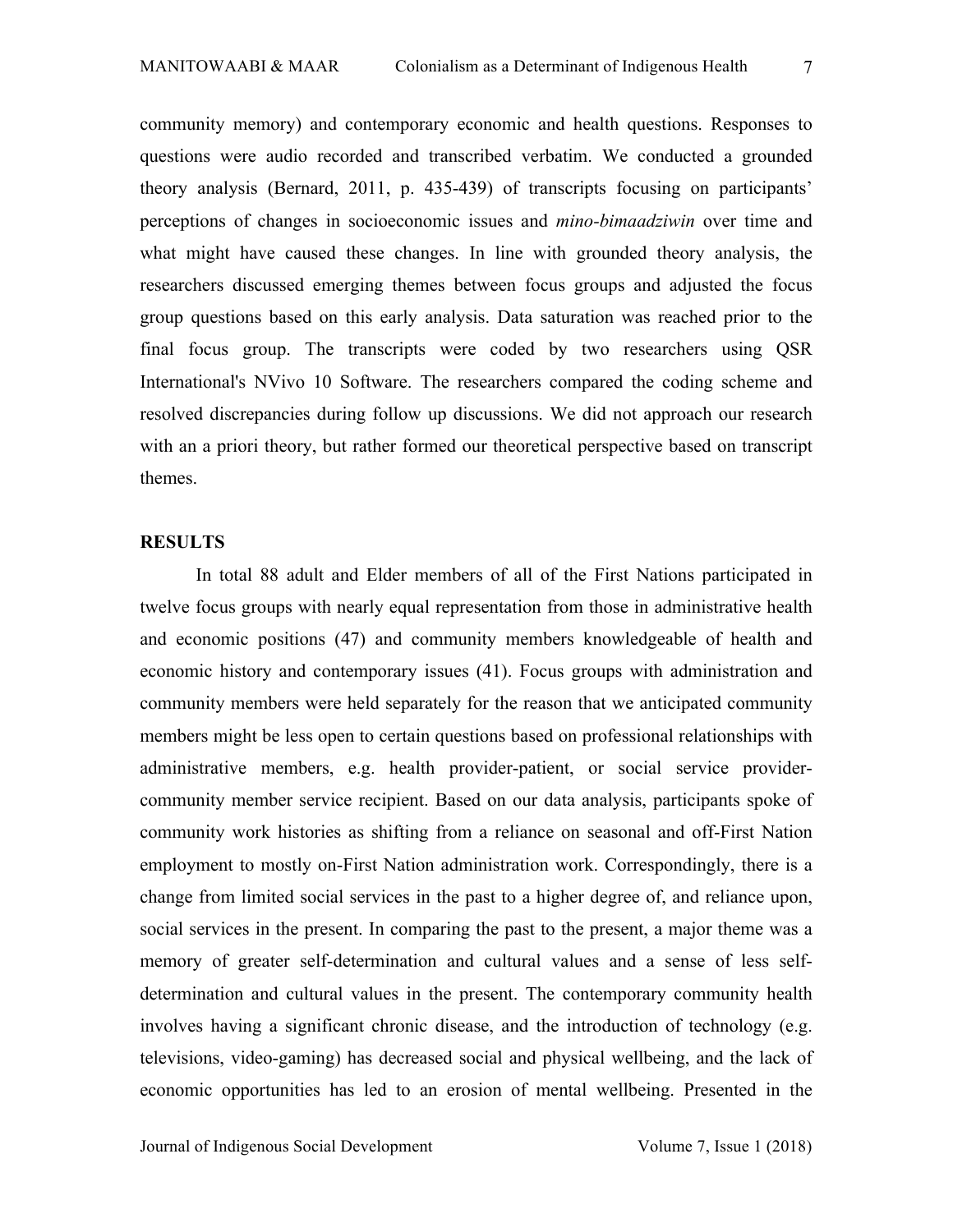following are results in two main thematic categories: socioeconomic and *minobimaadiziwin*. In our results, we describe the main themes and provide quotes highlighting the thematic findings. Lastly, using an interpretivist approach, we construct a conceptual model as a tool for understanding the relationship between colonial socioeconomic pressures and the experience of *mino-bimaadiziwin* by the Anishinabek and its impact over time.

#### **SOCIOECONOMIC THEMES**

### ECONOMIC HISTORY

Participants spoke of most historic employment being seasonal and off-First Nation. Economic opportunities were generally in the natural resource sector such as forestry, mining, and making crafts and cooking and cleaning for the tourism industry (e.g. in tourist lodges). Informal economic options were significant and included smallscale farming, fishing, hunting, blueberry picking, bartering, and carpentry. Farming, hunting and fishing produce were bartered, and blueberries sold. There was an overall sense of family and community economic reliance.

*Farming itself was self-sustained for most families. Most family farms were just like the Mennonites; we produced most of what we needed. Most families traded goods […] so that was a type of a communal system [where] we redistributed food and resources, same thing with salted fish, deer meat, moose meat, [and] the harvesting [of] seagull eggs in the spring.* (*Manitoulin C Focus Group)*

#### ECONOMIC PRESENT

The economic present in the First Nations in our study involves employment options on-First Nation, mostly in administration such as community and social services and to a lesser extent, small businesses. Participants emphasized this shift to an economic reliance on administration, health, social services, which are in essence, extensions of the government. Those who are not employed rely on welfare.

*I think that there's still quite a substantial divide in well to do people who have some economic stability versus those that don't or have to rely on social services and other agencies to kind of help them meet the needs of themselves or their families.* (*Manitoulin A Focus Group)*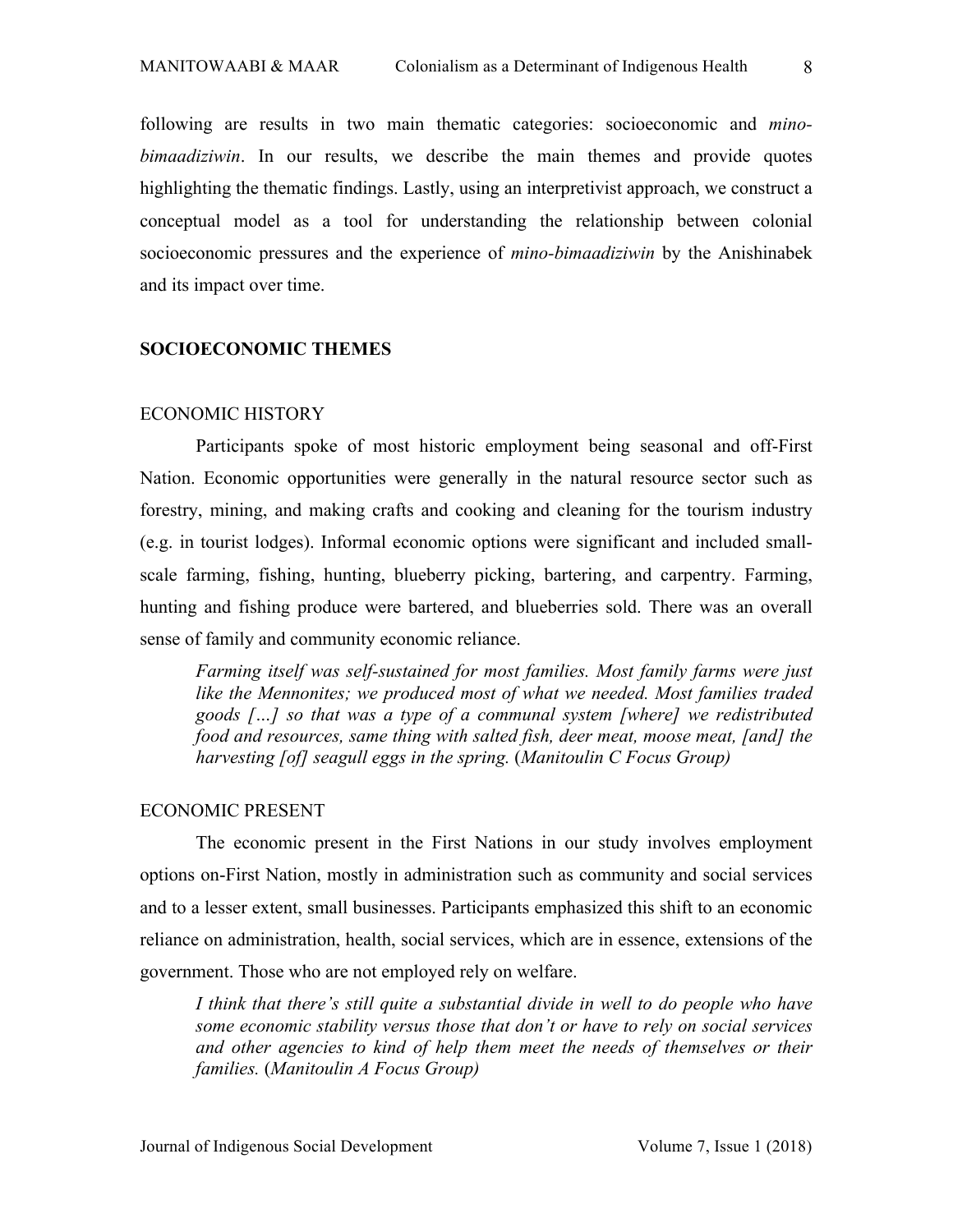# SELF-DETERMINATION IN THE PAST

In the past, there was a reliance on Indigenous knowledge, community, family, and the will to maintain and nurture these relationships. Indigenous knowledge manifested in harvesting traditional medicines, hunting, fishing, and a general community-centredness. Few people relied upon social assistance, in part because it was not available, and community members and family members built their homes, barns and most people had gardens. Participants equated this with having self-determination in the past.

*I think way back then, it was a way of survival for all the families within the community, and they needed to depend on all those wild berries that grew at a particular time of the year. Also the harvesting of, you know, the moose, the deer, even the fish, that was all done at a particular time of the year and because of how the family unity was way back then, people shared all of those natural resources with one another. (Algoma Focus Group)*

# DECREASED SELF-DETERMINATION IN THE PRESENT

In contrast to the past way of life, participants have indicated a communitycentred dominant logic is no longer present. Government social programs have led to decreased reliance on family and community and a growing reliance on government assistance (via the First Nation administration). The new generation of community members faces new challenges. With the increase in government involvement, a portion of the community members engages in day-to-day living that is in relationship to services provided by their First Nation administration. On the other hand, government programs have less impact on those with stable employment.

*There's this multigenerational reliance and dependence on the system, and when you've been told you can't do it, we'll take care of you, and all this paternalistic, systemic history, then why would you if someone can do it better? You listen to the doctor, you listen to the bureaucrat, you listen to the Chief and Council. If I have a problem I can run to them and they will help me, they will fix it. (Sudbury Focus Group)*

#### RESTORATION OF COMMUNITY VALUES

Connected to reflections of decreased self-determination in the past, participants called for a return to community values such as sharing, helping and teaching one another and self-determination. Suggested pathways to this include a return to gardening, hunting,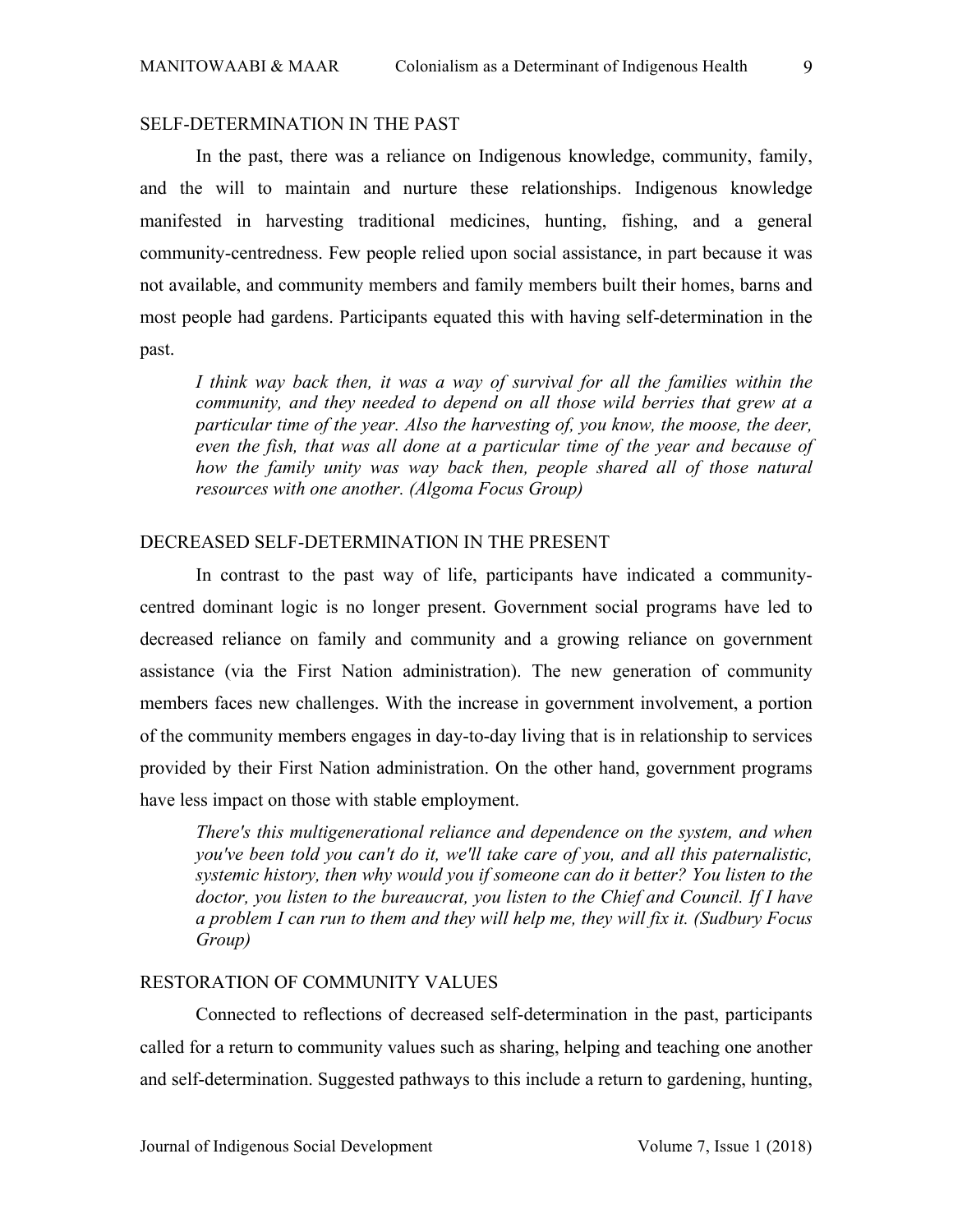fishing and exploring unique economic opportunities such as ecotourism, partnering with industry and promoting more businesses in the community.

*We relied so much on our natural environment. We have people who have so much knowledge about, you know, trails and old, you know, best fishing spots and prime areas for agriculture, things like that […]. So getting people to be more business minded and to look at things as how they can fit themselves into an opportunity is sort of what we're trying to focus on as well, so going back to some of the natural resource stuff. (Algoma Focus Group)*

### **MINO-BIMAADZIWIN THEMES**

# GREATER MINO-BIMAADIZIWIN IN THE PAST

A parallel to a greater sense of self-determination in the past is a greater sense of *mino-bimaadiziwin* in the past evidenced by recollections of the consumption of natural foods from gardens, farming, hunting, and fishing. Regular physical activity was a common occurrence with children and youth at play outside and most economic activities incorporated manual labour. Given the community-centredness in the past, there was more socializing, a strong work ethic, sharing, and helping.

*Our parents had gardens going. There [were] vegetables, potatoes, carrots, turnips and then peas and beans. There was no such thing as fertilizer. They were just plain from the garden and then we had moose meat, deer meat, rabbits and partridges and chickens, and then we got eggs served from the chickens. (Algoma Focus Group)*

## INCREASED CHRONIC DISEASE AND POOR DIET

There is a noted increase in chronic diseases in the present. Diabetes, cancer, and arthritis are significant in the First Nations. The introduction of commercial food is a cause for poor health outcomes.

*When you look back as to what you ate when you grew up, that was really good*  and healthy, but today we have so much processed foods, we get a quick burger *here and there, that food is not healthy, and our systems can't digest that. (Algoma Focus Group)*

### INCREASE IN TECHNOLOGY AND MATERIALISM

Participants reflected and observed the growth in technology has an impact on individual, family and community wellbeing. Technology such as satellite television and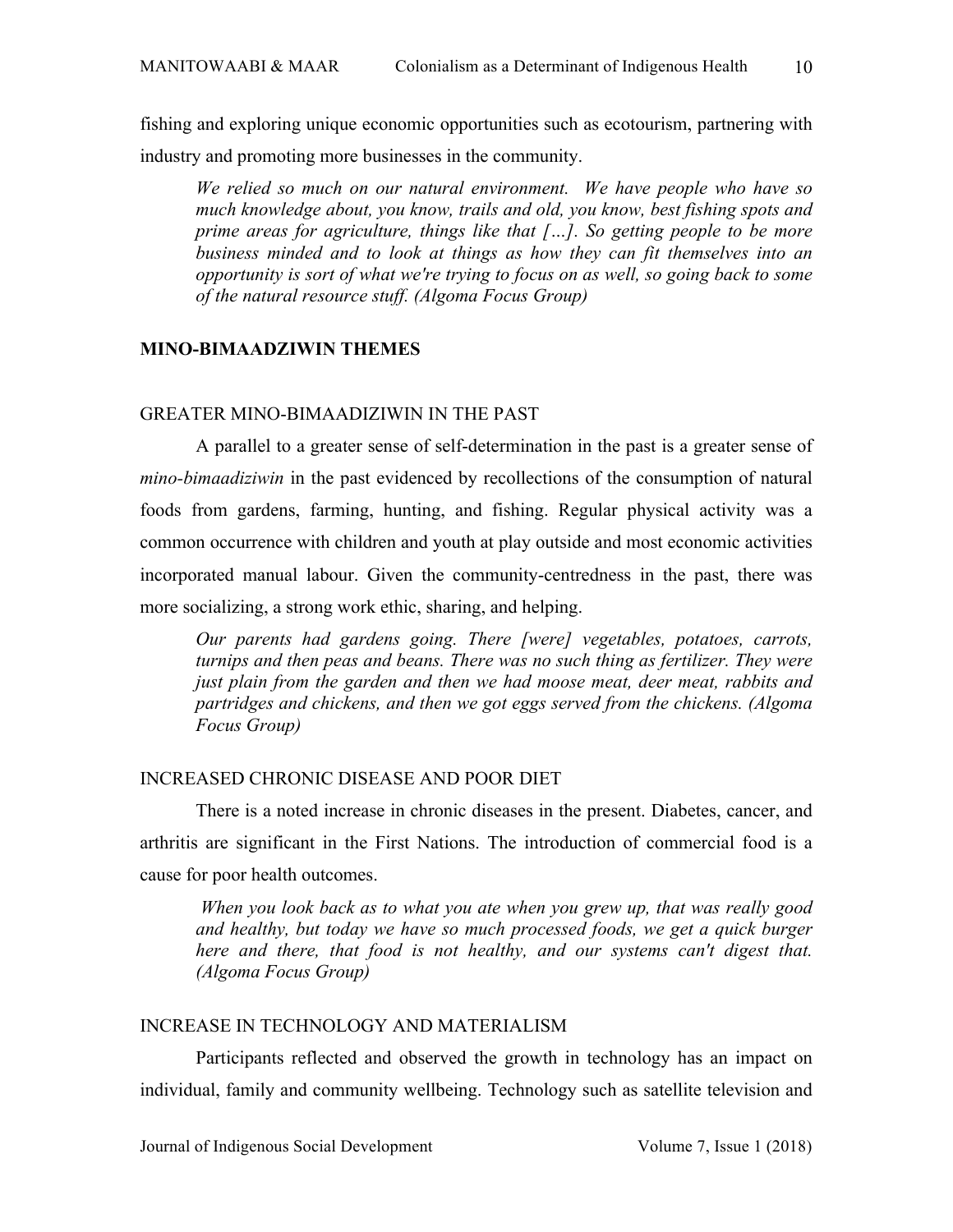video-gaming has influenced critical socialization that took place in the past where community values dominated, and Indigenous teachings shared, and physical activity took place with alternative activities such as outside play by children and youth. In effect, an individualizing process is under way that is transforming community-centric First Nations to an individual-focused livelihood. In turn, materialism has impacted community members with an unequal accumulation of material goods associated with employment. Materialism and technology have compromised community socialization, while materialism, in particular, has led to jealousy.

*It just seems like the mentality is everybody for themselves. Somewhere along the lines, it shifted from I'm going to do something selfless to make you happy because I know if I'm in the same situation, someone will do it for me. But now it's turned into I don't think I'm going to do that because when I'm stuck in a tough spot, no one's going to help me. (Sudbury Focus Group)*

### UNEMPLOYMENT LEADS TO POOR MENTAL HEALTH

The final theme we found in our research was the connection between unemployment and poor mental health. Participants who were employed reflected upon the impact it had on the individual and noted it provides one with a sense of accomplishment, increase in self-esteem and confidence, feelings of purpose and identity, and it decreases stress. In turn, unemployment leads to poor mental health and may lead to drug and alcohol abuse.

*40 percent of our band membership right now is on [sic] poverty, they just don't have enough to go around. So what kicks in? Drugs. What kicks in? Alcoholism. What kicks in is family breakups, what kicks in is the more need of other services. So it's a long, long drawn out situation that we're faced with right now that was put here in (First Nation) by another government, not by our people, but now our people are so engrained in this mentality that somebody else is going to take care of us.* (*Manitoulin C Focus Group)*

#### **DISCUSSION**

Our discussion begins with a return to the original research question guiding our research project: How is *mino-bimaadziwin* in First Nations communities influenced by socioeconomic factors at the individual, community, nation and service systems levels? Based on focus groups held in First Nations in the Districts of Algoma, Manitoulin, and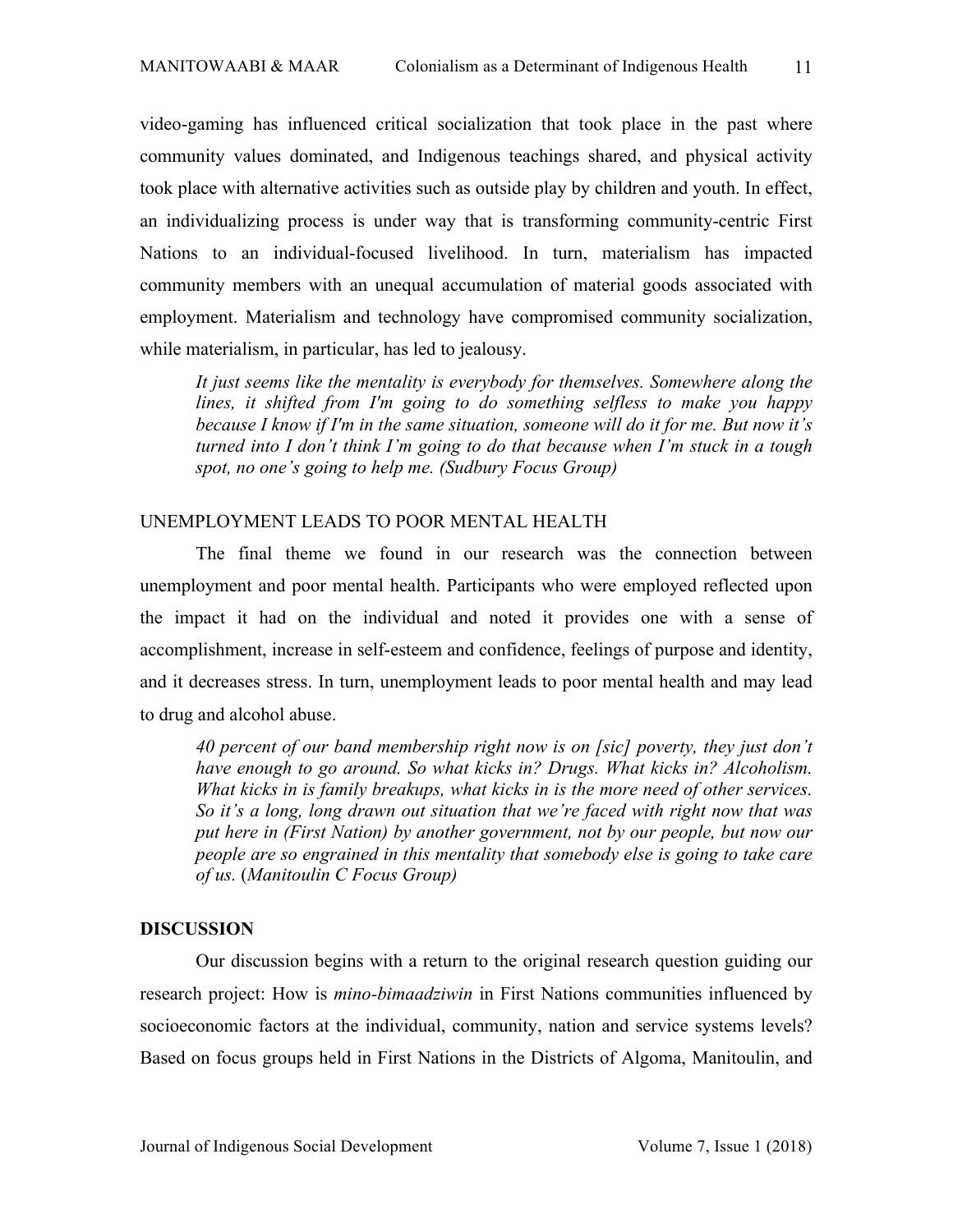Sudbury, we discuss these findings within the context of colonialism as a determinant of health.

Participants' narratives of social and economic histories characterized the past as being focused on community and family. Social welfare programs were limited, and the First Nation administration was a small fraction of what it is today. As such, individuals had no choice but to rely on family and community as a support network. Economic opportunities on the First Nation were limited, and there was a reliance on seasonal employment off the First Nation such as in forestry, mining, blueberry picking, and making tourist crafts and work at tourist lodges. The limited economic options were offset by alternative subsistence through fishing, hunting, and gardens. Limited technology resulted in physical play taking place outdoors by children and youth, and the near absence of television meant socializing held with community members as a form of entertainment, and more importantly, as a way to pass community knowledge and history to the next generation.

In the past, First Nations *mino-bimaadiziwin* in our study area was communitycentred and non-materialist. The absence of materialism meant that possessions did not drive social class positioning, and community members lived a relatively egalitarian way of life. Community values emphasized social relationships and connections to the land. It was common for community members to hunt, fish, harvest traditional medicines, and engage in gardening. A community transmission of these practices took place given the community-centred logic that dominated at the time. First Nation administrative programs were limited and had relatively little impact on the day-to-day living of community members. In the past articulations of health, the communities relied mostly on natural foods that were hunted, fished or grown and there was a strong sense of community with seasonal employment taking place to meet basic needs. Upon reflecting on the past, participants concluded: "*We were poor but didn't think we were poor*" (Manitoulin B Focus Group).

The present way of life for First Nations in our study portrays as the opposite of the past. Employment is now mostly on the First Nation with the bulk of it being with the administration in the areas of social services, education, health services, law enforcement and to a lesser extent, small businesses. There has been a significant improvement in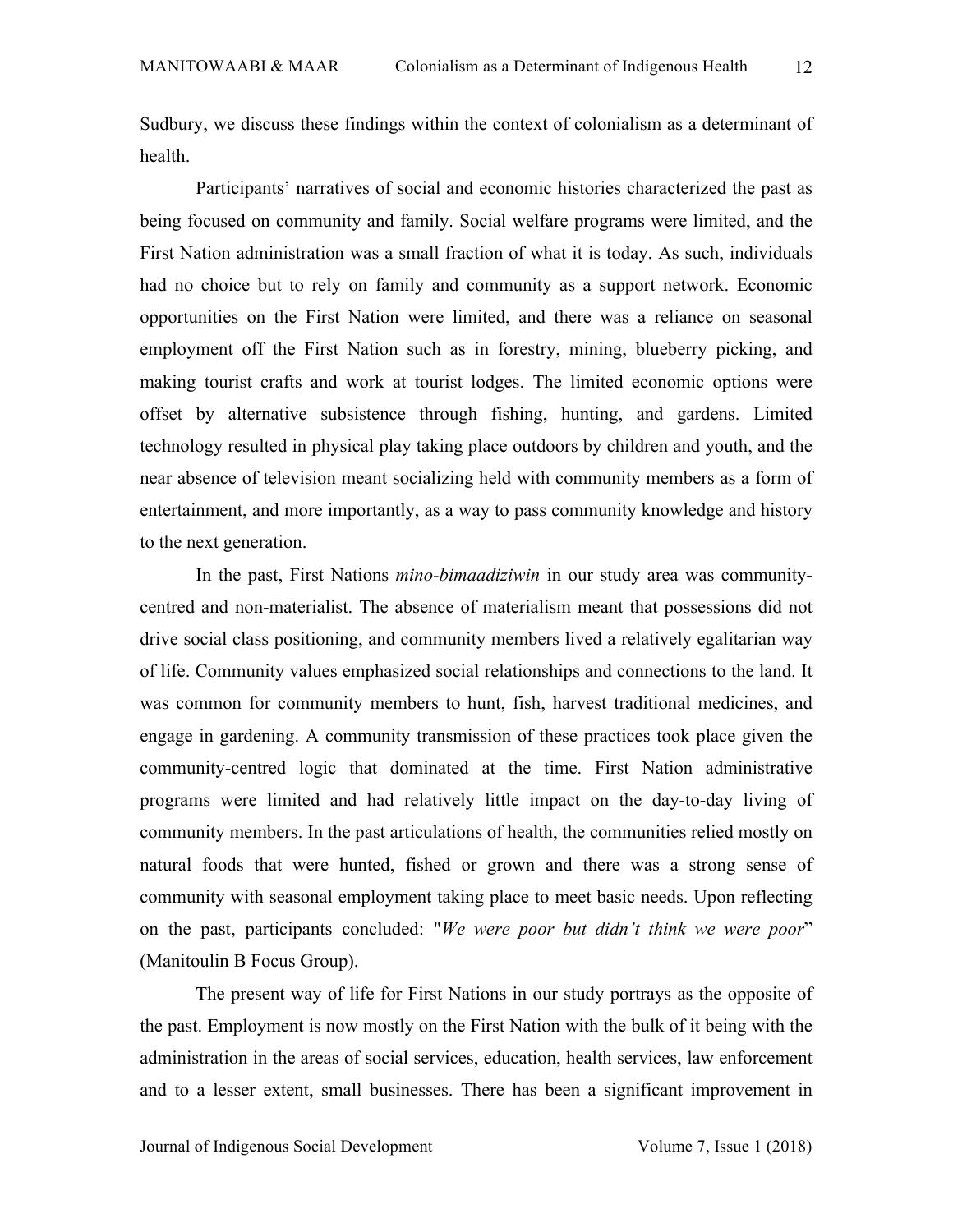social welfare programs and in turn family and community no longer provide social welfare functions. The marked improvement of government services means all possess necessities for living. Materialism is the new reality for First Nations where material goods mark differences associated with employment. Technology has furthermore shifted entertainment options from storytelling and outdoor play to television viewing and videogaming.

Technology has further impacted physical wellbeing. Children and youth no longer engage in outdoor play to the extent they did in the past. Automotive vehicles have replaced walking and machinery has replaced physical labour in farming and forestry. The increase in stable employment or access to social assistance has resulted in more reliance on the grocery store and less on gardening, fishing or hunting. We note these practices are not absent since hunting and fishing still take place and there are some who retain gardening, and there has even been a community garden project in one of the First Nations in our study. However, First Nations do not rely upon hunting and fishing to the extent they did in the past.

Based on the focus groups, a confounding issue for the First Nations in our study is the increase in chronic diseases such as diabetes and cancer. Diabetes and cancer were not common in the past and participants speculated that limited physical activity and diet connects to the present manifestation of a chronic disease.

Mental and social health issues have increased. In particular, there has been a shift in identity and the community social fabric. There is less of a reliance on community, and individualism is something new that is taking place. Correspondingly decreasing mental and social wellbeing is due to what we refer to as a diminishing of cultural practice. Though participants did not explicitly reference social changes as relating to culture, our research suggests socialization and connections to the land are integral to Indigenous cultural practice. Culturally distinct storytelling and knowledge dissemination of hunting and fishing took place as part of community socialization in the past and in the present this is compromised with less reliance on this form of livelihood and a decrease in community-level socialization. There is furthermore a shift in identity taking place. Family, community, and land formed an integral form of subsistence and were core to one's being. For the unemployed portion of the First Nations in our study, a reliance on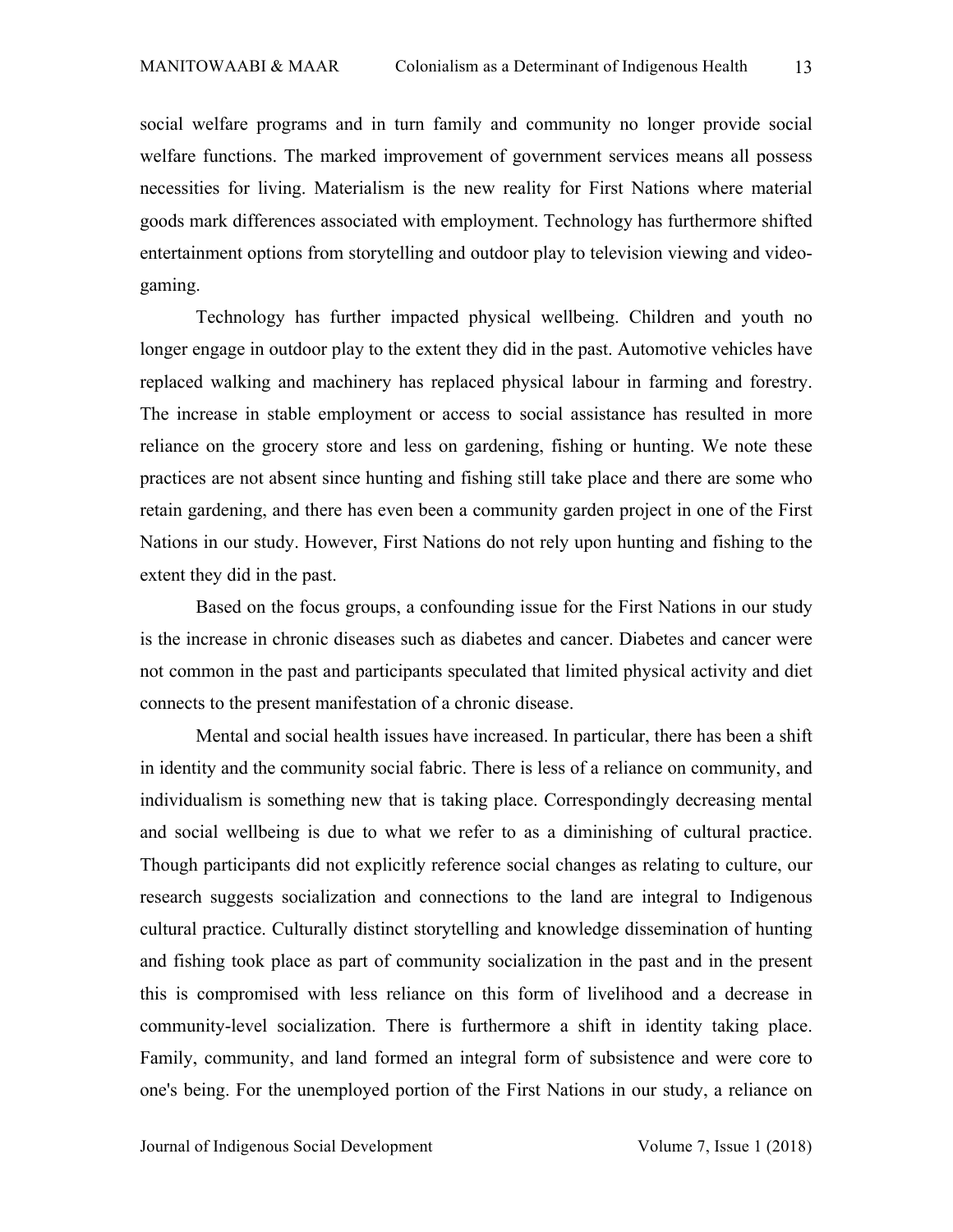social welfare, and the community divisions between those with and those without resources have shifted the meaning of livelihood. The limited opportunities are creating schisms in the community. In recognition of this issue, a participant remarked, "*we stopped sharing when we became civilized*" (paraphrased, Algoma Focus Group). Complicating this divide is drug and alcohol abuse and the increase in chronic diseases. In reflecting upon the present, we found participants evoked the memories of past *minobimaadiziwin* as a way to inform a pathway to a better future.

There is hope for a healthier today and route to address social problems and chronic disease and the increasing reliance on social welfare programs. By way of reflecting upon the past, participants called for a return to natural foods and less of dependence on social welfare programs and reliance on community. In turn, more financial investments are required to address unemployment in the First Nations. We found community members in effect were generous in the social and cultural capital in the past but had little money. In contrast, there is an increasing divide in the levels of materialism at present, and there is less community-wide social and cultural capital.

We now turn our discussion to situating our findings and discussion in the broader literature. Our research findings are consistent with those of Czyzewski (2011) and Jacklin and Warry (2012), which trace the emergence, and implications of colonialism as a determinant of health. Our findings are furthermore consistent with Warry's (2007) study that found the development of social class structures forming on First Nations due to limited economic opportunities and the consequent growing reliance on social welfare (Boldt, 1993; Warry, 2007).

As we have noted, previous research has focused on macro (or distal) elements of colonialism (e.g. government policy, racism) and its manifestation as a determinant of health and the emphasis is on the lack of control or the imposition of another way of life by a non-Indigenous settler society. The embodied articulation of this manifestation is absent in these studies. Our research illuminates an integrated articulation of this process; specifically how distal structures are changing and shifting individual-family-community relationships. Based on our results, we have developed a conceptual model that illustrates how these distal structures impact on the experience of *mino-bimaadiziwin* (Figure 1).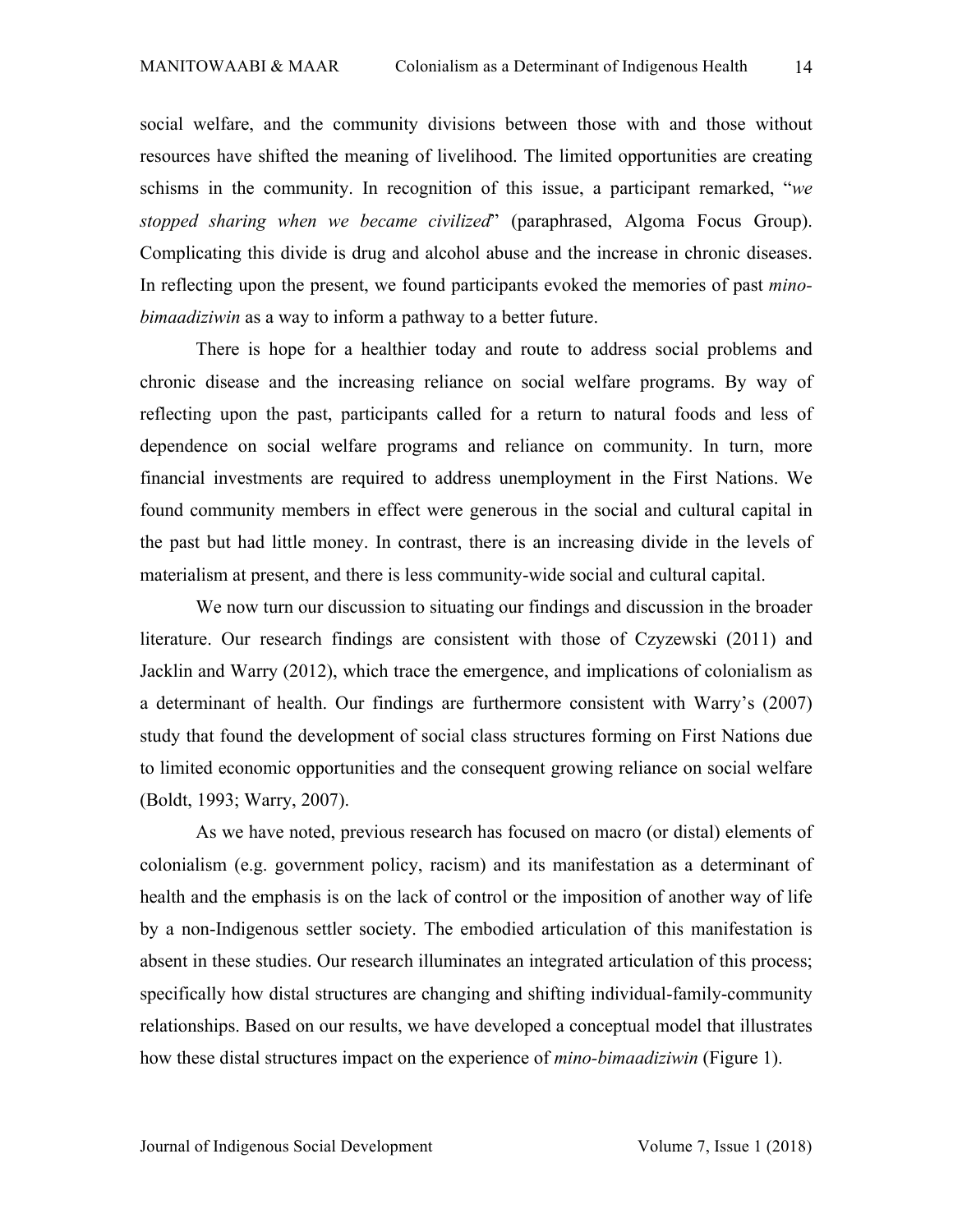

*Fig. 1: Conceptual Model for the Impact of Colonial Pressures on the Anishinabek Mino-Bimaadiziwin*

On the surface, it would seem the infusion of government capital in the provision of social, economic, and political services would result in an improvement in Indigenous health. However, using the Indigenous concept of *mino-bimaadiziwin*, it is clear that colonial structures do not support the experience of the good health at the individual or community level. In our research, participants equated self-determination, good physical and mental health, and historic economies with the experience of good health. However, the effect of past colonial practices on *mino-bimaadiziwin* is exacerbated by the insidious colonial approach to current community programming. For example, our research findings suggest that since the government in effect stipulates how programs operate, the controlling manner in which services occur gives the impression the services are First Nations controlled when in fact there remains indirect government control of Indigenous populations. Therefore, the experience for many individuals remains a loss of selfdetermination and economic dependence. These distal structures, in fact, have gradually modified Indigenous governance structures that existed before World War II in the form of reciprocity, egalitarianism, community-centredness, and connection to the land and

Journal of Indigenous Social Development Volume 7, Issue 1 (2018)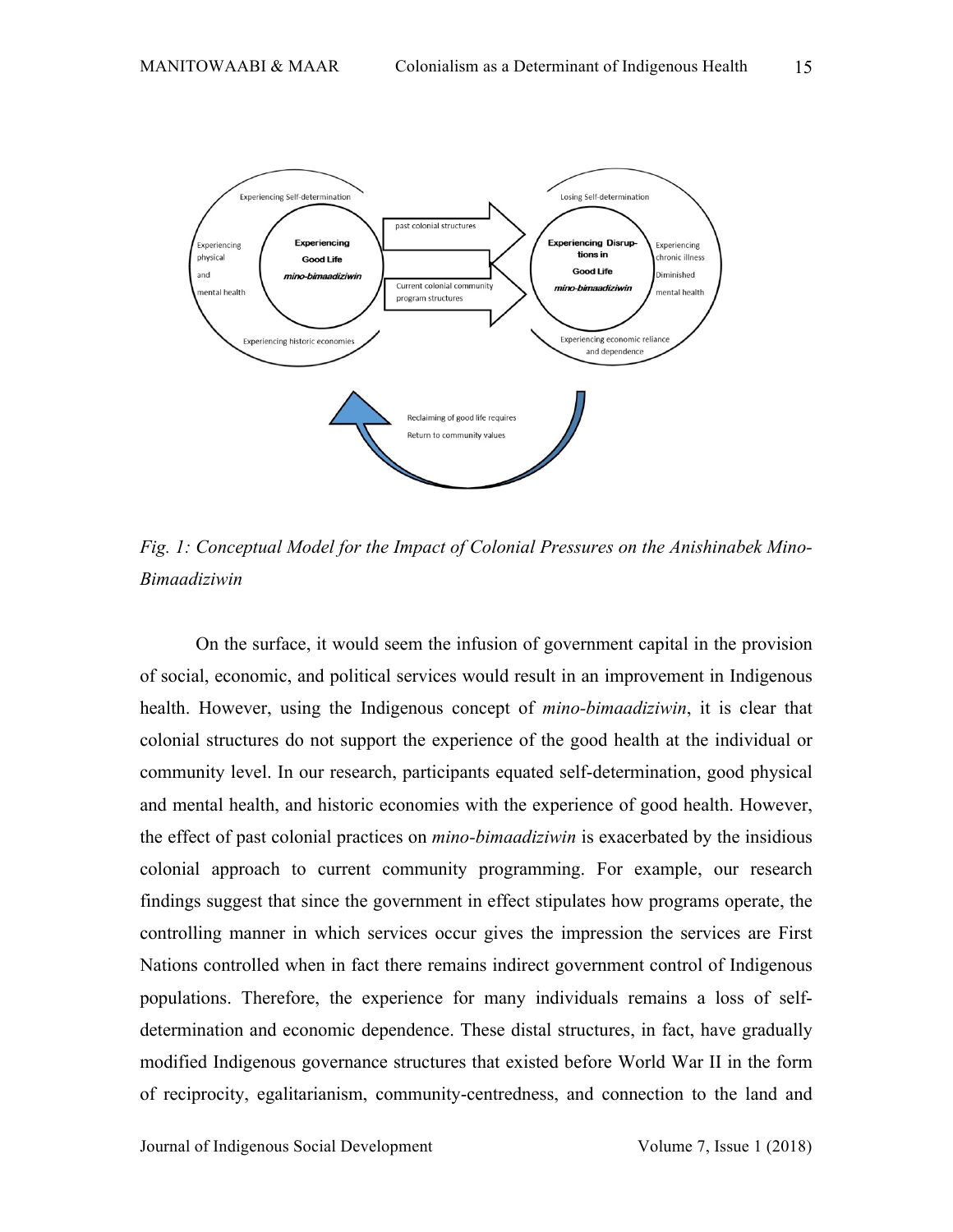Indigenous knowledge derived from the intersection of these components. Our model illustrates this interrelationship between colonial socioeconomic pressures and a disruption in the experience of good health, Anishinabe *mino-bimaadiziwin*.

### **CONCLUSION AND FUTURE RESEARCH**

Past colonial policies such as the Indian Act restricted and compromised Indigenous sovereignty. Treaties ended sovereignty over lands and limited access to regional resources and hence negatively affected livelihoods. Residential Schools and social service organizations took many children away from homes (known in Canada as 'the Sixties Scoop'). The existing literature on the colonialism as a determinant of Indigenous peoples health demonstrates how these aspects have impacted Anishinabek *mino-bimaadiziwin*.

Our research examined the community perceptions of socioeconomic wellbeing in the past and present in light of increased federal and provincial socioeconomic interventions in the present. Rather than improving wellbeing, research participants suggest these interventions function as a continuation of colonialism. The controlling manner in which the provision of socioeconomic interventions via social services, different economic options, and decreased community control has led to a restructuring of colonialism in Canada that has impacted Indigenous health. The narratives captured in our research reveal that the Anishinabek First Nations do not object explicitly to the introduction of social and health services and economic change. They object to the lack of control and the consequent lack of a quality of life that has resulted in the manner in which these services occur. First Nations in our study advocate for more control of their political and social circumstance as a pathway of addressing colonialism as a determinant of Indigenous peoples health. Our model illustrates this pathway from the perspective of the experience of *mino-bimaadiziwin*, the Anishinabek understanding of good health. It serves as a guide to estimate the impact of socioeconomic and health programs at the community level. Based on our model community programs must focus at the same time on good health/mental health as well as bolster self and economic self-determination in order to support good health, *mino-bimaadiziwin.*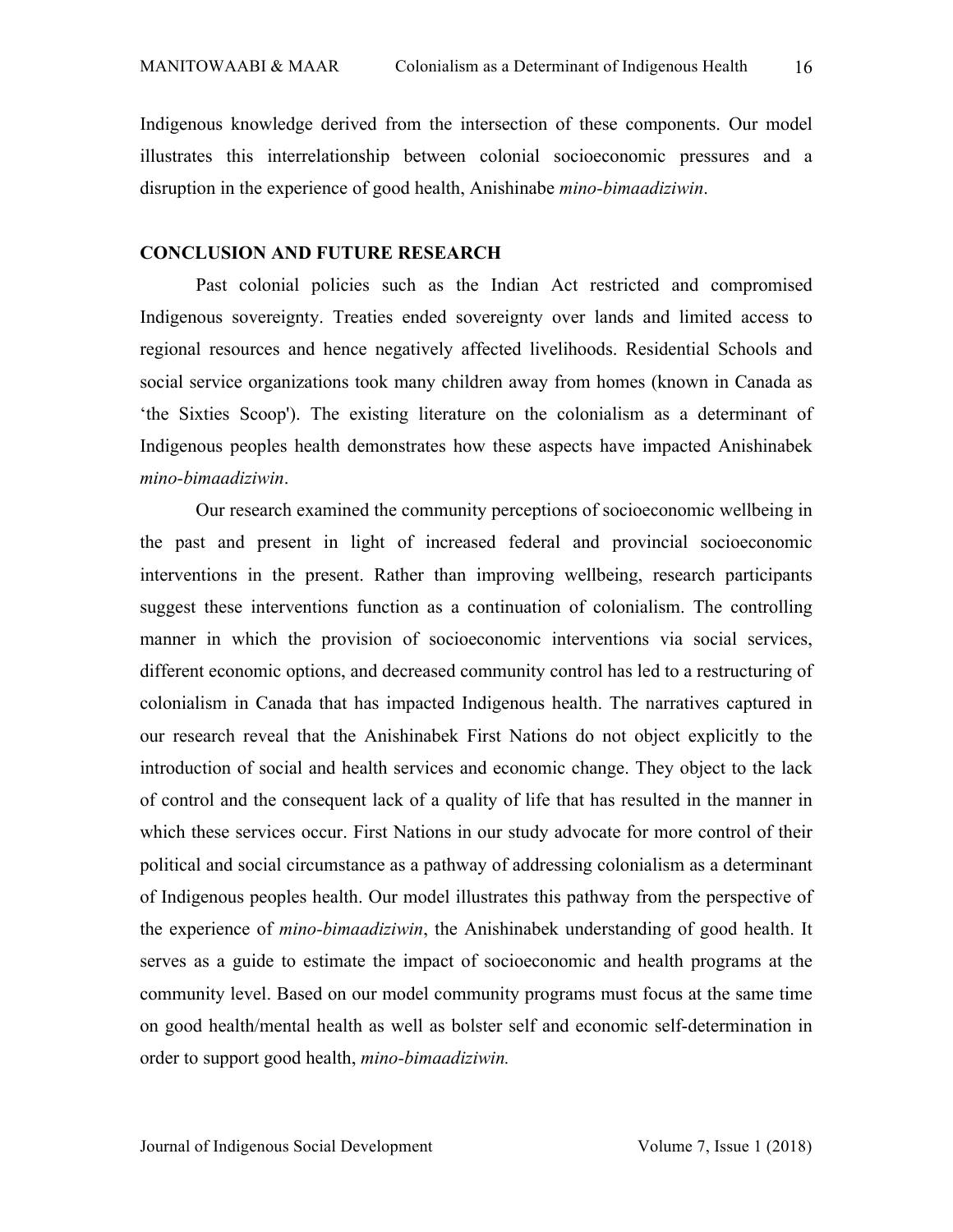Future research needs to address how transformative socioeconomic and health models of service delivery are necessary to address the problem of lack of Indigenous control. There are other First Nations-provincial-federal models that have emerged and merit consideration. The British Columbia First Nations Health Authority may offer a practical pathway to addressing colonialism as a SDoH. The B.C. model, informed by the SDoH framework, involves Indigenous participation in program and service delivery incorporating cultural safety and Indigenous conceptions of health (O'Neil et al., 2017). The model collaboration in B.C. and the T.R.C.'s calls to action to reconcile the legacy of colonial policies offer promising frameworks to address colonialism as a SDoH of Indigenous health in Canada.

### **ACKNOWLEDGEMENTS**

*Chi-miigwetch* to Doug Graham (formerly of Mnamodzawin Health Services Inc.), Dr. Harry Cummings (University of Guelph), Dawn Madahbee Leach (Waubetek Business Development Corporation) and Tony Jocko (Union of Ontario Indians) who provided direction in this project. Our research would not have been possible without a grant from the Indigenous Research and Development Program. We also acknowledge all First Nation economic and health members who formed our research steering committee and we appreciate the comments of reviewers, which improved this manuscript. Any errors of interpretation are those of the researchers.

#### **REFERENCES**

- Anishinabek Nation. (n.d.). The Anishinabek Nation Economy: Economic Blueprint. Retrieved from http://www.anishinabek.ca/nation-economy-blueprint.asp.
- Association of Ontario Health Centres. (n.d.). Aboriginal Health Access Centres. Retrieved from https://www.aohc.org/aboriginal-health-access-centres.
- Bernard, H. (2011). *Research Methods in Anthropology: Qualitative and Quantitative Approaches*. Toronto: AltaMira Press.
- Boyer, Y. (2014). *Moving Aboriginal Health Forward: Discarding Canada's Legal Barriers*. Saskatoon: Purich.

Journal of Indigenous Social Development Volume 7, Issue 1 (2018)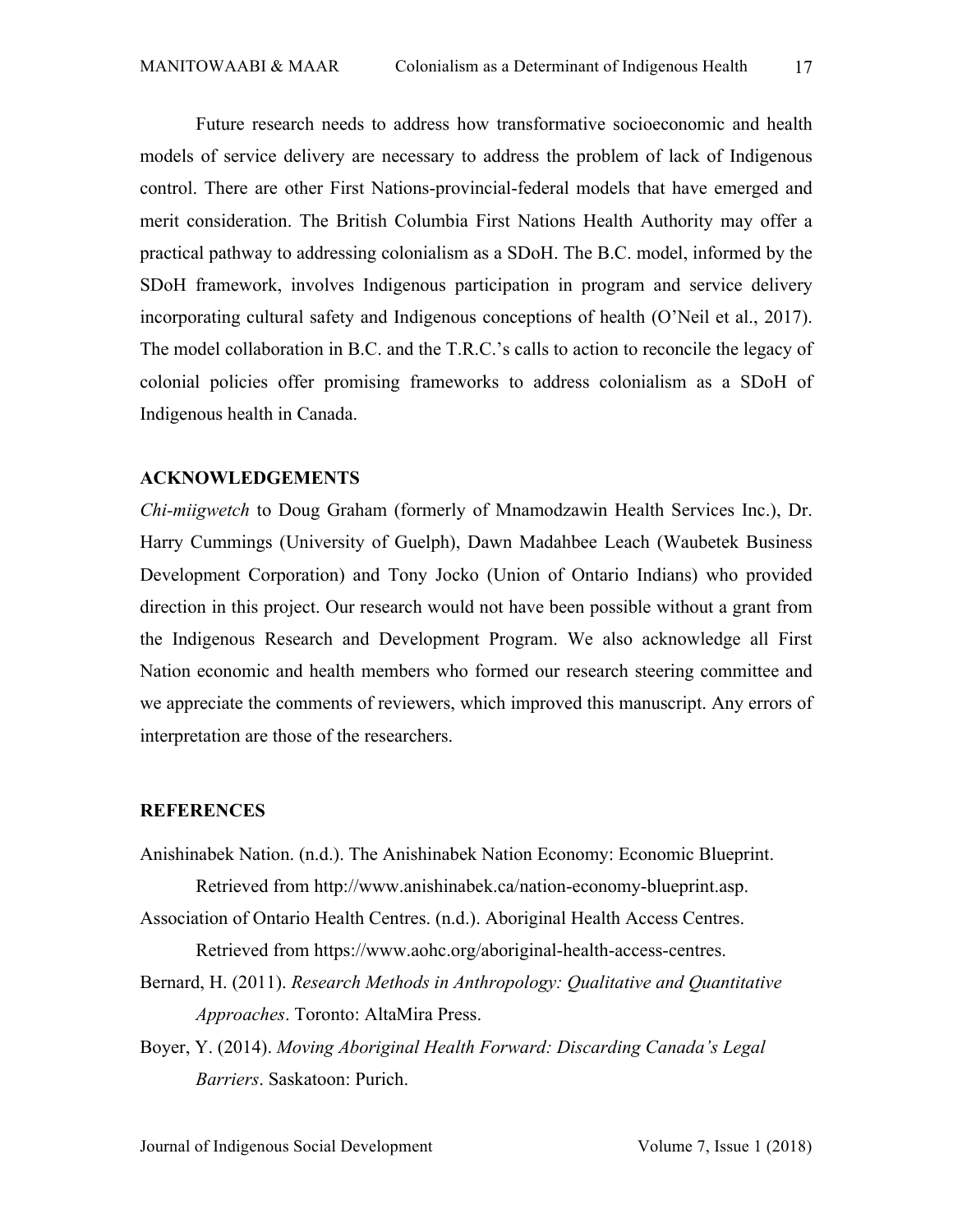- Boldt, M. (1993). *Surviving as Indians: The Challenge of Self-Gove*rnment. Toronto: University of Toronto Press.
- Buse, D., & Mount, G. (2011). *Come on over!: Northeastern Ontario, A to Z*. Sudbury, ON: Scrivener Press.
- Czyzewski, K. (2011). Colonialism as a Broader Social Determinant of Health. *The International Indigenous Policy Journal* 2 (1): Article 5. http://ir.lib.uwo.ca/iipj/vol2/iss1/5.
- Greenwood, M., de Leeuw, S., Lindsay, N., & Reading, C. (Eds.). (2015). *Determinants of Indigenous Peoples' Health in Canada: Beyond the Social*. Toronto: Canadian Scholars' Press.
- Jacklin, K. & Warry, W. (2012). Decolonizing First Nations Health. In J. Kulig & A. Williams (Eds.), *Health in Rural Canad*a, (pp. 373-389). Vancouver: University of British Columbia Press.
- Jacklin, K. & Kinoshameg, P. (2008). Developing a Participatory Aboriginal Health Research Project: "Only if it's going to mean something." *Journal of Empirical Research on Human Research Ethics, 3*(2), 53-68.
- Madahbee, D. (2015). Everyone benefits when Aboriginal enterprise succeeds. *Northern Ontario Business*, Aboriginal Business, July, 26.
- Maar, M. (2004). Clearing the Path for Community Health Empowerment: Integrating Health Care Services at an Aboriginal Health Access Centre in Rural North Central Ontario. *Journal of Aboriginal Health*, *January*, 54-64.
- O'Neil, J., Gallagher, J., Wylie, J., Bingham, B., Lavoie, J., Alcock, D. & Johnson, H. (2016). Transforming First Nations' health governance in British Columbia. *International Journal of Health Governance 21*(4), 229-244.
- Reading, C. (2015). Structural Determinants of Aboriginal Peoples' Health, In M. Greenwood, S. de Leeuw, N. Lindsay & C. Reading (Eds.), *Determinants of Indigenous Peoples' Health in Canada,* (pp. 3-15). Toronto: Canadian Scholars' Press.
- Reading-Loppie, C., & Wien, F. (2009). *Health Inequities and Social Determinants of Aboriginal Peoples' Health*. Prince George, BC: National Collaborating Centre for Aboriginal Health.